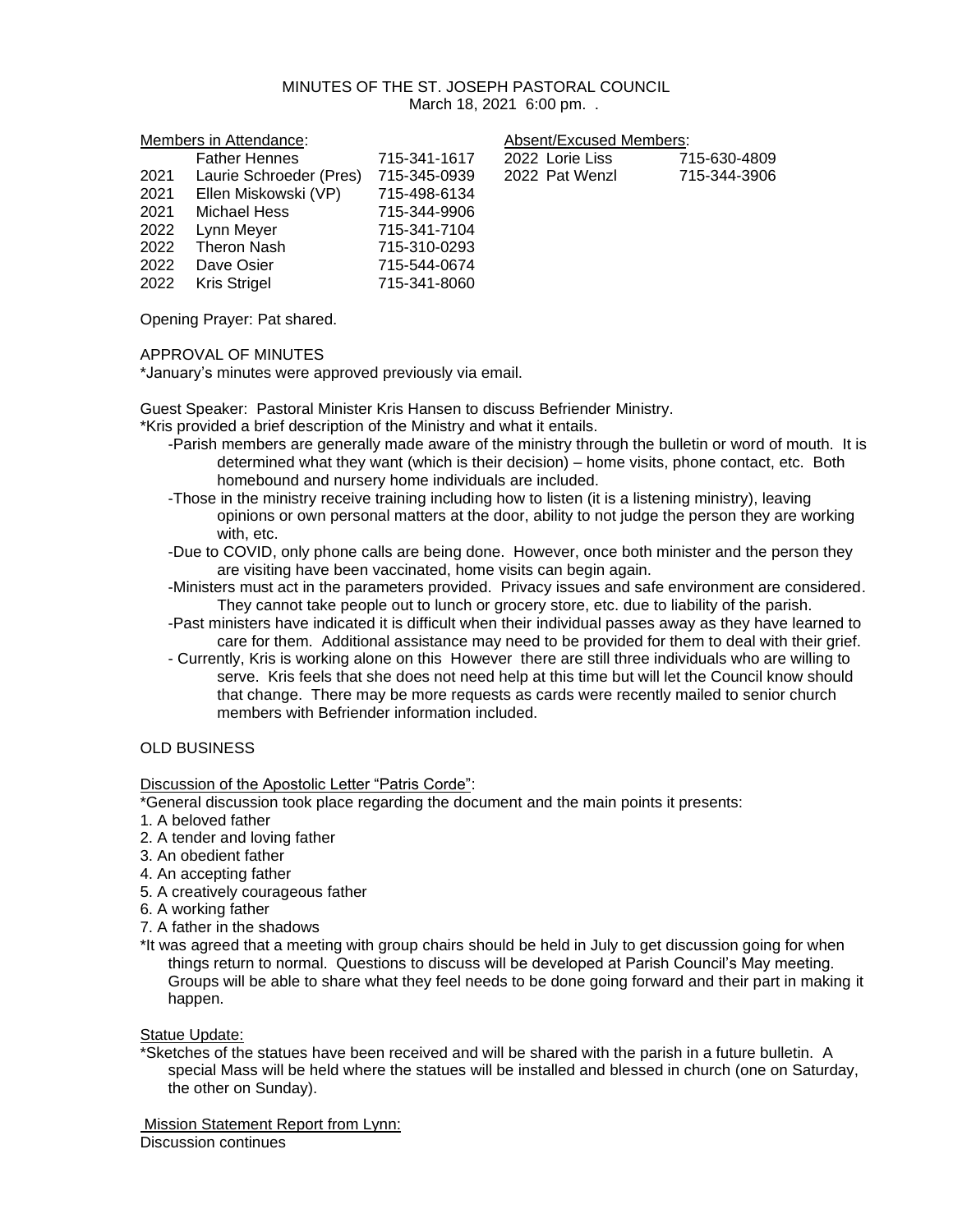### Sending Cards to Parish Members:

\*Around 42 cards have been sent to families with children in school.

\*Father will look into getting a list of families with children not yet in school so cards can be mailed to them as well. .

#### Religious Education Position:

\*Job has been posted locally and on CatholicJobs website with some interest being shown. Interviews will be set up after Easter.

### Other Old Business:

\*None at this time.

## NEW BUSINESS

### Election of Parish Council Members:

\*Nominations from the parish are beginning to come in. Father may encourage members on Palm Sunday to submit their suggestions if number received is low.

#### Picnic Committee Update:

\*Group is meeting soon to consider their options for the year. What will picnic look like and what adjustments need to be made?

#### Holy Week Masses:

\*RSVP will be needed for Easter and Good Friday but not for Palm Sunday. Overflow seating will be made available in the Family Center.

Website update:

\*New website is up and running with additions. There is more space for pictures now as well as greater ability to share the highlights of the parish.

#### Other New Business:

\*St. Anthony's is holding a series entitled "Do You Know Your Faith"? Dates for the monthly event are April 22 – October 28. Attendance can be done in person or using Zoom. Many of the speakers are from Stevens Point. It was agreed that the parish should be informed. .Call to Justice and Parish Education will be contacted to see if they would be interested in promoting the event.

#### COMMUNICATIONS/THANKS YOU NOTES:

\*Cards were signed and will be delivered by Council members.

## COMMITTEE REPORTS

#### Religious Education Report (Lynn):

\*Classes are going well. New curriculum is working nicely.

\*First Communion will be held the weekend of April 24-25 with parents choosing which Mass they wish to attend.

#### Parish Family Life Committee (Mary):

\*Plans are underway for the Mother's Day Rose Sale being held on the weekend of May 8-9. 125 roses will be ordered. Distancing plans will be discussed closer to the date.

### Buildings & Grounds (Pat):

- \*Most of work has been electrical Church lights are now all working. New switches are being installed and fuse boxes are being brought up to code.
- \*Occasionally, lights in the parking lot do not work. Cause is yet to be determined.

Parish Education (Mike):